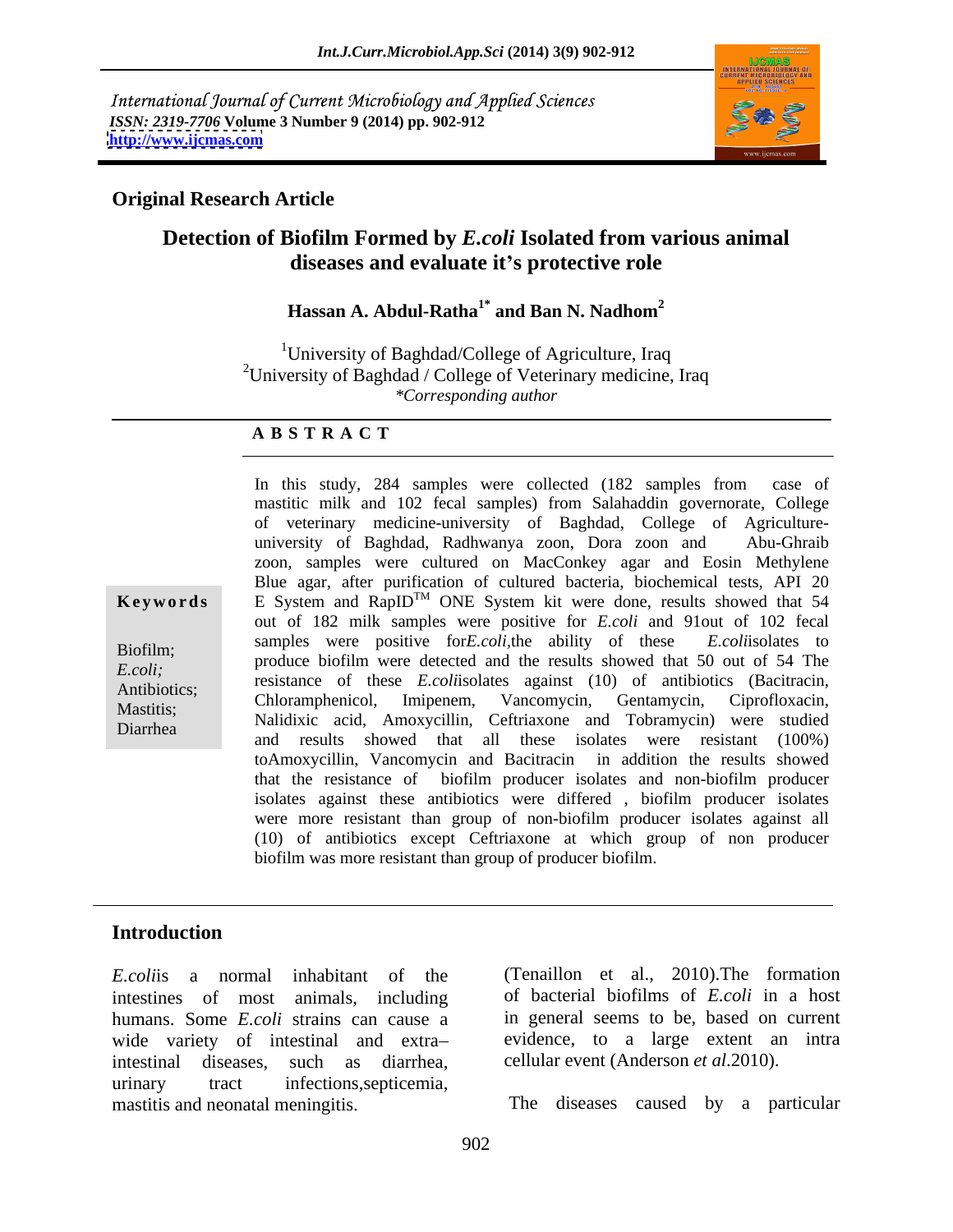strain of *E. coli* depend on distribution and expression of many virulence detect their ability to produce biofilm determinants such as adhesion ,biofilm and it's resistant to antibiotics. formation, production of haemolysin, enterotoxin, shiga toxin , endotoxin and **Materials and Methods** capsules formation (Kaper et al ., 2004).

Biofilms are not easily defined as they Blue agar were used for growth and vary greatly in structure and isolation of *E.coli* from 182 milk and composition from one environmental 102 fecal samples "Total 284 samples" niche to another,,Microbial biofilms are which were collected from Salahaddin extremely complex microbial governorate, Abu- Ghraib zoon, College ecosystems consisting of of veterinary medicine - university of microorganisms attached to a surface Baghdad, College of agriculture and embedded in an organic polymer matrix of microbial origin, As well as zoon and Dora zoon from cows microbial components, non-cellular suffering from mastitis and apparently materials such as mineral crystals, normal cows in case of milk samples corrosion particles, clay or silt particles, and from animals (sheep, goats, cows or blood components, may also be and calves) suffering from diarrhea in found in the biofilm matrix, Biofilms, case of fecal samples. Morphological, particularly in water systems,can be cultural and biochemical tests in highly complex, whilst others such as addition to API20 E system and those on medical devices, may be  $\text{RapID}^{TM}$  ONE System. System were simpler, and composed of single, used for the diagnosis of these isolates, cocciod or rod shaped organisms, Given A qualitative assessment of biofilm these differences, it does not seem formation was determined by tube plausible to suggest that a true "biofilm" model" can be defined that is applicable to every ecologicalindustrial and medical situation, Therefore the performed using a disc diffusion definition of a biofilm has to be kept method on Mueller - Hinton Agar general and thus may be redefined as" according to Bauer -Kirby et al., 1966, microbial cells immobilized in a matrix discs of antibiotics used were: of extra cellular polymers acting as an independent functioning ecosystem, Imipenem, Vancomycin, Gentamycin, homeostatic ally regulated" (Percival et Ciprofloxacin, Nalidixic acid,

Numerous authors state that bacteria in a biofilm are 10 to 1000-fold more **Results and Discussion** resistant to antibiotics than in their planktonic form (Gorski and Results of bacterial isolation showed that out Palmer,2007; Melchior et al., 2006). This study aimed to isolate *E.coli* from

diarrheal cases (fecal samples) and and it's resistant to antibiotics.

# **Materials and Methods**

MacConkey agar and Eosin Methylene Baghdad, College of agriculture university of Baghdad, Radhwanya zoon and Dora zoon from cows cultural and biochemical tests in addition to API20 E system and  $\mathsf{RapID}^{\mathsf{TM}}$  ONE System. System were A qualitative assessment of biofilm formation was determined by tube method (Christensen et al., 1982 ).

al 2000). Amoxicillin, Ceftriaxone and Antibiotic susceptibility test was performed using a disc diffusion method on Mueller – Hinton Agar according to Bauer –Kirby et al., 1966,<br>discs of antibiotics used were: Chloramphenicol, Imipenem, Vancomycin, Gentamycin, Ciprofloxacin, Nalidixic acid, Amoxicillin, Ceftriaxone and Tobramycin.

# **Results and Discussion**

mastitis cases (milk samples) and (104 samples) and apparently normal cowsResults of bacterial isolation showed that out of total 182 milk samples were collected from cows suffering from acute mastitis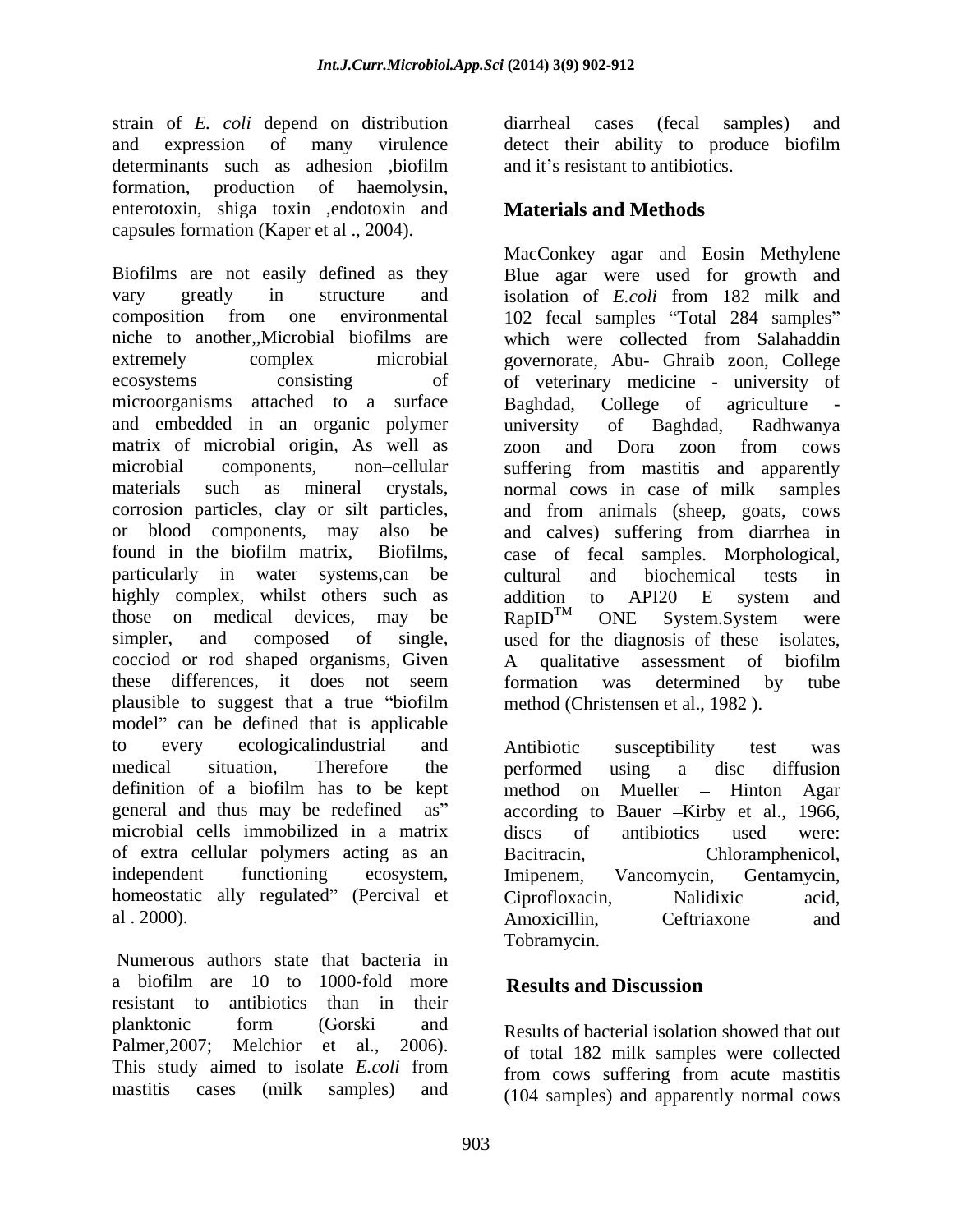(78 samples), 54 milk samples (29.67%) showed positive results for the presence of governorate showed positive results for

the region from which samples were Biochemical identification of the bacterium collected. Collected. Collected. Collected. Collected. Collected. Collected. Collected. Collected. Collected. Collected. Collected. Collected. Collected. Collected. Collected. Collected. Collected. Collected. Collected. Co

On the other hand out of 102 fecal samples fermentive, not produce  $H_2S$ , Indole samples from sheep), 91 fecal samples production, detecte*E.coli* O157: H7 in 84 (8.2%) of 1024 bovine rectal swab, whereas direct positive cases (2.2%). Other survey showed were belong to *E.coli.* that using a selective enrichment step the table (2) showed the difference in

The results of samples culturing showed different morphological characteristics of *E.coli* on different media, after incubation at37°C for 24hours. On MacConkey agar colonies were appeared as red/pink color while on Eosin Methylene Blue EMB agar the visible colonies were appeared as green metallic sheen this results agree with (Quinn et al., 2004). Isolated bacteria were appeared microscopic lense like (Schulze *et al.*, of biofilm-positive producer strains in 92<br>2006). The red /pink color on MacConkey bovine strains tested, table (4,5,6 )while 4

*Escherichia coli* after culturing one EMB surrounding areas of precipitated bile salts, agar. Sara., 2014. Found that 31 out of 110 While Eosin Methylene Blue EMB agar was milk samples collected from cows infected used for selection and isolation purposes, with acute and subclinical mastitis of cows and was considered as a rapid and accurate distributed between Baghdad and Diyala method for distinguishing *E. coli* from other *E.coli* (28.18%) and this is in agreement colonies were appeared as green metallic with our results. The sheen that indicating vigorous fermentation Results in table (1) showed the differences precipitates the green metallic pigment .This in number of positive isolation according to result agree with (Quinn *et al* ., 2004). The (52 fecal samples from cows and 50 fecal positive, motile, have ability to gas (89.21%) showed positive results for the Kligler test negative and Urease negative presence of *E.coli* after culturing on (Table. 3) to confirm the diagnosis, Api 20 EMB, Chapman *et al.* (1994) were able to E system and RapID<sup>IM</sup> ONE System were plating on SMAC agar detected only 23 and 54 isolates out of 182 milk samples agar was occurred due to the utilization of the lactose that available in the medium with gram-negative pathogens. The visible of lactose and acid production which Biochemical identification of the bacterium has showed that this bacterium was Catalase positive, oxidase negative, lactose fermentive, not produce  $H_2S$ , Indole citrate utilization negative TM ONE System were used . Results confirmed that 91 isolates out of 102 fecal samples were belong to *E.coli* were belong to *E.coli.*

increased the recovery (by almost twofold) Detecting the ability of *E.coli* isolates to of *E.coli* O157: H7 from bovine stool produce biofilm The test was done by using specimens (Zhao *et al*., 1995).the results in Christensen tube method (Christensen *et*  number of positive isolation according the 54 *E.coli* isolates from milk samples region from which samples were collected . produced biofilm (92.59%),38 out of 49 as gram negative rods under light et al. (1993) found a lower percentage (12%) *al*.,1982). the results showed that 50 out of *E.coli* isolates from fecal samples of cow produce biofilm (77.55%)and 39 out of 42 *E.coli* isolates from fecal samples of sheep produce biofilm (92.85%) ,Mae da (2013) showed that 46 of total 56 isolate of *Staphylococcus aureus* produced biofilm (82.14%), Vasudevan et al ., (2003) who demonstrated that 32 of 35 *S. aureus* isolates were produced biofilm (91.42) these results in agreement with our results while Baselga et al .(1993) found a lower percentage (12%) of biofilm-positive producer strains in 92 bovine strains tested, table (4,5,6 )while 4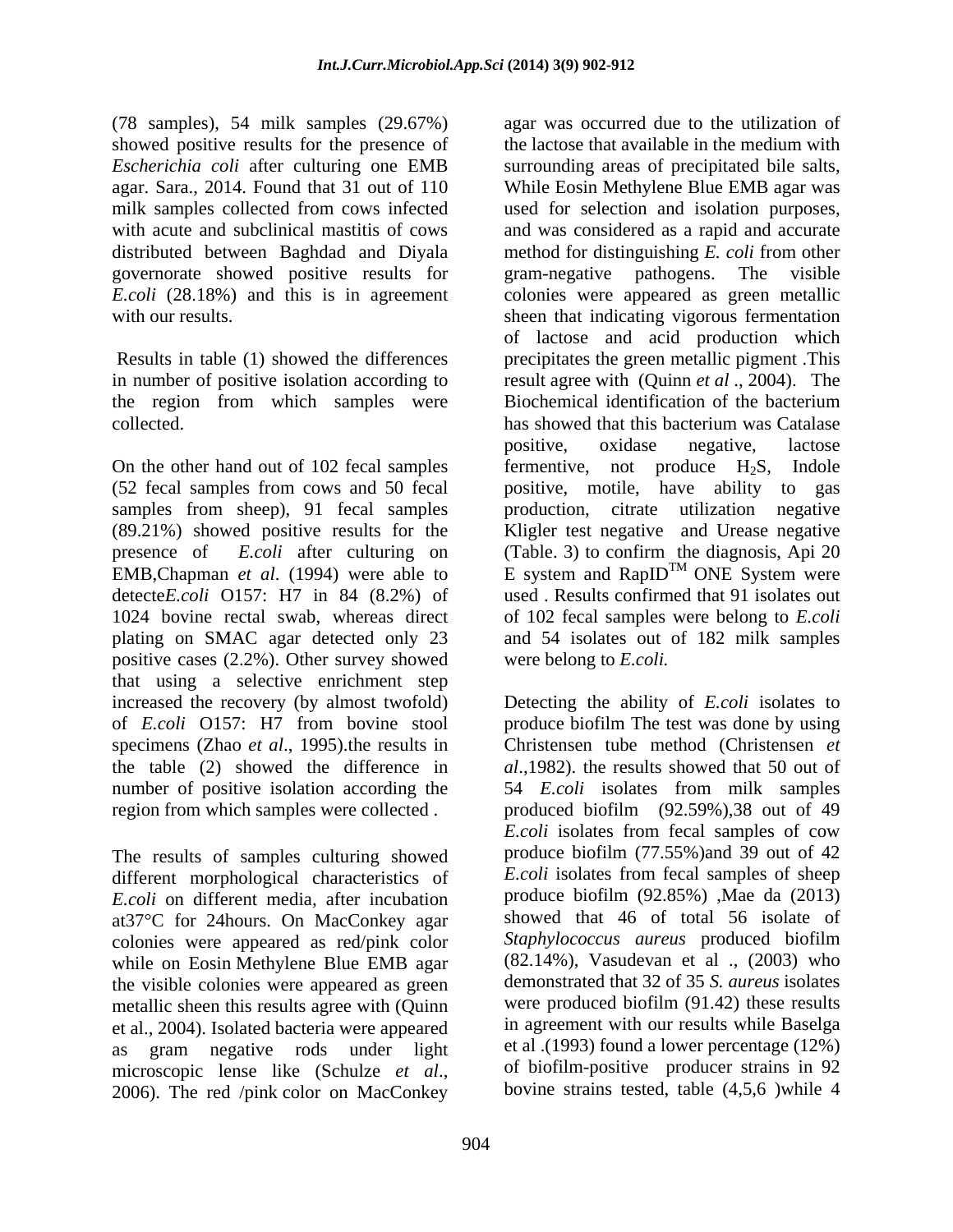isolates from milk samples,11 isolates from 49 fecal samples of cow and calves and strongly suggested that those bacteria which 39isolates from 42 fecal samples of sheep had not produce biofilm. The thickness of animals would also be resistant biofilm ranged between (0.2-2)mm, Al-toantimicrobials used in humans (WSPA, Ithawy (2010) found that the thickness of 2006; Miles et al., 2006; Umolu et al., biofilm produced *pseudomonas aeruginosa* ranged between (1.1-6.5)mm while Mae da diameter indicated the sensitivity of *E.coli* (2013) showed that the thickness of biofilm after (24hrs.) of incubation, towards produced *S.aureus* ranged between (0.2- 1.5)mm and this is in agreement with our results ,table (7,8,9 ). Sensitivity test of (16) biofilm producer isolates against (10) of with Clinical andLaboratory Standards antibiotics showed that all these isolates were resistant 100% to Bacitracin,

On the other hand, Sensitivity test of (6) which become encased within the biofilm and resistant 100% to Bacitracin, (Percival et al., 2011).<br>Vancomycin and Amoxycillin, these isolates

caused by a biofilm-associated organism than a planktonic microbe of the same drug resistant pathogens (Donlan and

history of use (Alhaj*etal*, .2007). Series of studies on the resistance of *E. coli* which

were isolated from animals and humans are resistant to antimicrobials used in animals would also be resistant 2006; Miles *et al*., 2006;Umolu *et al*., 2006).The results of inhibitory zone after (24hrs.) of incubation, towards different antibacterial concentrations, all antibacterial activities were observed to be concentration dependent that is in agreement Institute,(2006).

Vancomycin and Amoxycillin. and resistant The vast majority of microbes grow as to other antibiotics at various ratio as biofilm in aqueous environments; these illustrated in Table( 10 ) . biofilms can be benign or pathogenic, non biofilm producer isolates against (10) of matrix, Biofilm formation is a phenomenon antibiotics showed that all these isolates that occurs in both natural and in man- made were susceptible 100% to Imipenem, environments under divers conditions, Gentamicin, Ciprofloxacin and occurring on most moist surfaces , plant Chloramphenicol and Tobramycin (67%) roots and nearly every living animal . releasing harmful products and toxins, which become encased within the biofilm environments under divers conditions , (Percival et al., 2011).

also showed resistant to Ceftriaxone (83%) Studieshave shown (Nickel *et al*., 1985; as showed in the table (11). Mah and O'toole, 2001) that 10 - 1000 times Nickel *et al.*, 1985; Mah and O'toole, 2001 infection caused by a biofilm-associated have shown that 10 - 1000 times more organism than a planktonic microbe of antibiotics are required to treat an infection thesame species. Biofilms also provide an species. Biofilms also provide an ideal niche antibiotic resistance, making it a perfect for the exchange of extra chromosomal milieu for emergence of drug resistant DNA responsible for antibiotic resistance, pathogens (Donlan, 2002). Generally, much making it a perfect milieu for emergence of of biofilm-associated antibiotic resistance Costerton , 2002). The extra cellular polymeric substances *E.coli* has often higher degrees of physical/chemical barrier, thus preventing antimicrobials resistance which have a long penetration by many antibiotics (Thien and more antibiotics are required to treat an ideal niche for the exchange of extra chromosomal DNA responsible for observed in this study can be attributed to: (EPS) secreted by biofilm bacteria, acts as a O toole, 2001; Jefferson *et al*., 2005).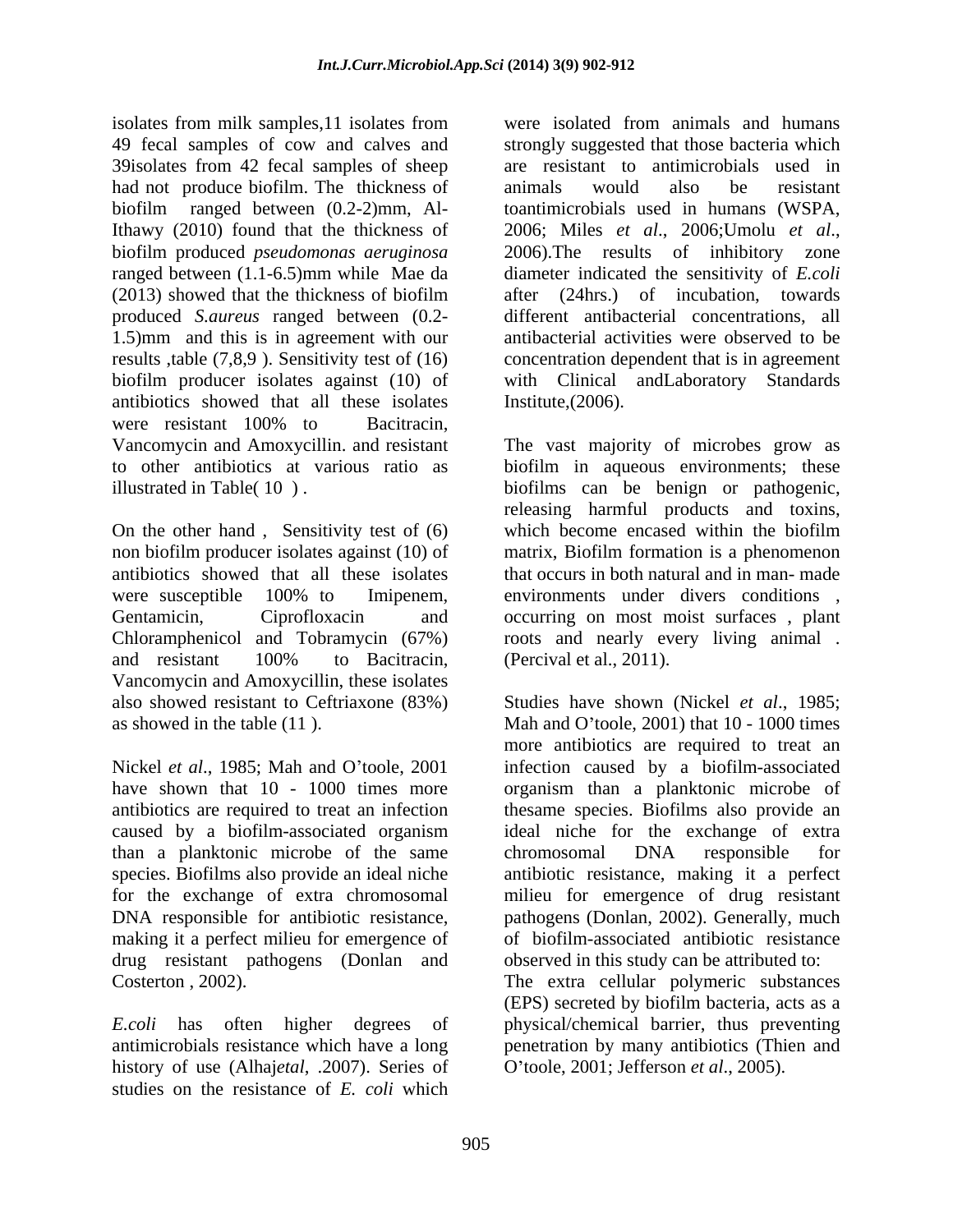| City of collected samples                 | Total No. | Number of      | Number of                            | <b>Positive samples on</b> |            |
|-------------------------------------------|-----------|----------------|--------------------------------------|----------------------------|------------|
|                                           |           | acute mastitis | apparently                           | <b>MacConkey</b>           | <b>EMB</b> |
|                                           |           |                | normal cows agar                     |                            | agar       |
| Salahadd in Governoratete                 | 105       |                | $\angle C$                           | 56                         | 31         |
| College<br>veterinary-                    |           |                |                                      |                            |            |
| medicine<br>university                    |           |                |                                      |                            |            |
| <b>Baghdad</b>                            |           |                |                                      |                            |            |
| College<br>agriculture-<br>0 <sup>t</sup> | 40        |                | 37                                   | ∠⊣                         |            |
| university of Baghdad                     |           |                |                                      |                            |            |
| Radhwanya zoon                            | $\sim$    |                |                                      |                            | -16        |
| Abu- Ghraib zoon                          |           |                |                                      |                            |            |
| Total No.                                 | 182       | 104            | $\pi$ <sup><math>\alpha</math></sup> | 110                        | 54         |

**Table.1** Results of isolation of *E.coli* from milk samples

**Table.2** Results of isolation of E.coli from fecal samples

| city of collected samples                                  | Total No.       | Positive samples on        |  |
|------------------------------------------------------------|-----------------|----------------------------|--|
|                                                            |                 | MacConkey EMB agar<br>agar |  |
| Abu- Ghraib zoon                                           |                 |                            |  |
| College of veterinary-medicine 28<br>university of Baghdad |                 |                            |  |
| College of agriculture-university 17<br>of Baghdad         |                 |                            |  |
| Dora zoon                                                  |                 |                            |  |
| <b>Total No.</b>                                           | 10 <sup>2</sup> |                            |  |

**Table.3** Results of cultural, Microscopical, and biochemical tests

| <b>Biochemical test</b> | <b>Result</b>                                                                                                                          |
|-------------------------|----------------------------------------------------------------------------------------------------------------------------------------|
| Catalase test           | $(+)$ ve                                                                                                                               |
| Oxidase test            | $(-)$ ve                                                                                                                               |
| simmon citrate test     | $(-)$ ve                                                                                                                               |
| Urease test             | Yellow/Yellow with gas production                                                                                                      |
| Kligler Iron test       | $(+)$ ve                                                                                                                               |
| Indol test              | $(+)$ ve                                                                                                                               |
| Motility test           | $(+)$ ve                                                                                                                               |
| Methyl red test         | $(+)$ ve                                                                                                                               |
| Vogas-proskaure test    | $(-)$ ve                                                                                                                               |
| Gram stain              | $(-)$ ve                                                                                                                               |
| Cell morphology         | Smooth, glassy and translucent, rosy pink on MacConkey, with the appearance of metallic sheen<br>when growing on Eosin methylene blue. |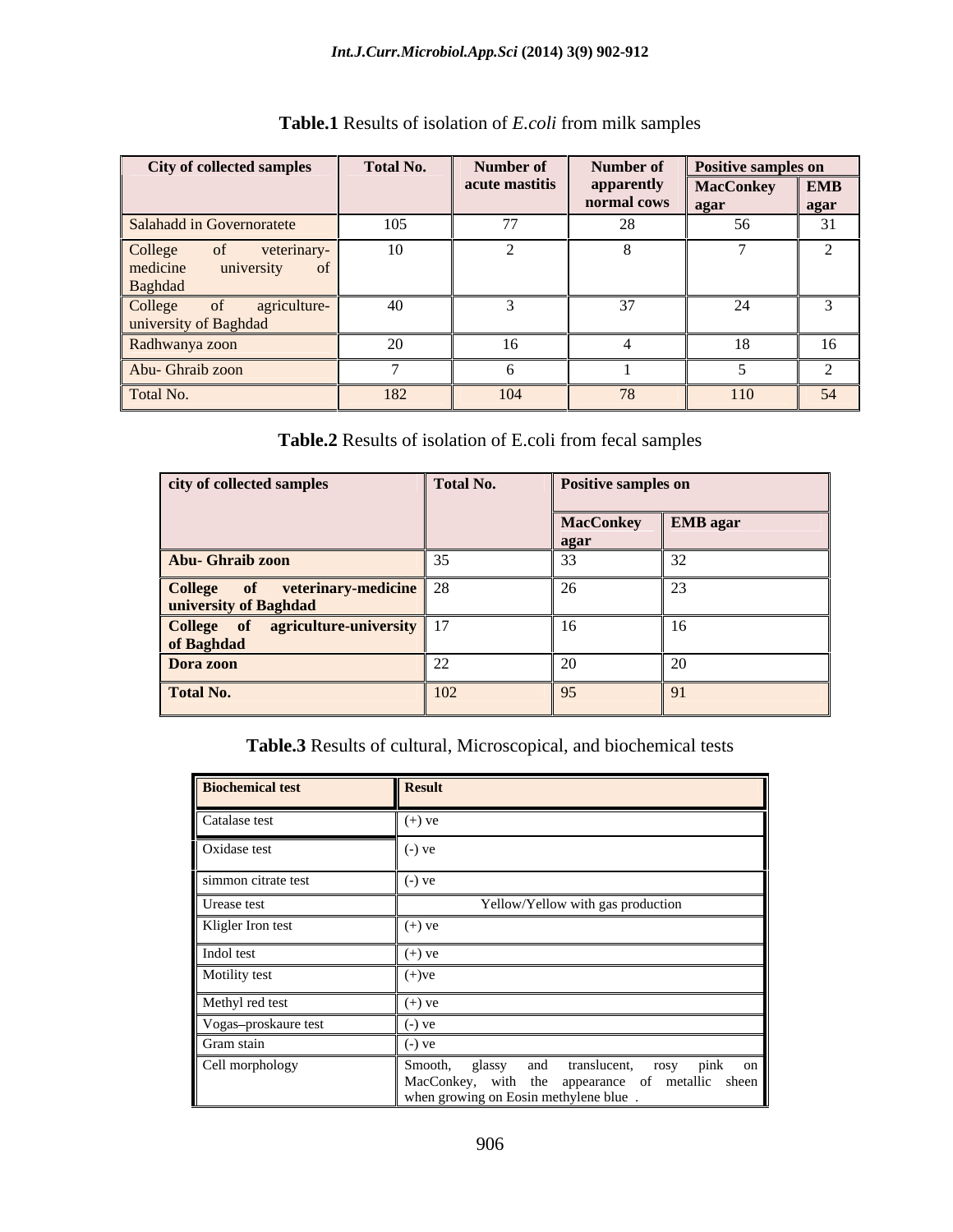#### *Int.J.Curr.Microbiol.App.Sci* **(2014) 3(9) 902-912**

| No. of isolates Result |                      | No. of isolates           | <b>Result</b> | No. ofisolates              | <b>Result</b>                              | No.of isolates           | Result         |
|------------------------|----------------------|---------------------------|---------------|-----------------------------|--------------------------------------------|--------------------------|----------------|
|                        |                      | 15                        |               | $\mathbf{a}$<br><b>LY</b>   |                                            | 43                       |                |
|                        | <b>Service</b> State | $\sim$ 1 $\sim$<br>$10-1$ |               | 30                          |                                            | 44                       |                |
|                        |                      |                           |               |                             |                                            |                          |                |
|                        |                      | 18                        |               | 32 <sub>1</sub>             |                                            | $\overline{A}$           | $+$            |
|                        |                      | $10^{-7}$<br>$\Box$       |               | $\sim$<br>55                |                                            |                          |                |
|                        | $+$                  | 20                        |               | $\bigcap$ $\bigcap$<br>- 34 |                                            | $\overline{40}$<br>48.   | $+$            |
|                        | $+$                  | $^{\sim}$ 1<br>$\angle 1$ |               | $\sim$ $\sim$<br>JJ.        |                                            | $\Lambda$ $\Omega$<br>゚゚ |                |
|                        |                      | 22                        |               | $\sim$                      |                                            | $50 -$                   |                |
|                        |                      | 23                        |               | $\sim$                      |                                            | $\epsilon$ 1<br>◡▴       | $\sim$         |
| 10                     |                      | 24                        |               | $\sim$                      |                                            | $\sim$                   | <b>Service</b> |
| $\perp$                |                      | 25                        |               |                             |                                            | JJ.                      |                |
| 12                     |                      | 26                        |               | $\sqrt{2}$                  |                                            | 54                       |                |
| 13                     |                      | 27                        |               | $A$ 1<br>$+1$               | <b>Contract Contract Contract Contract</b> |                          |                |
| 14                     |                      | $\gamma$ <sup>o</sup>     |               | $\sqrt{2}$                  |                                            |                          |                |

# **Table.4** Results of biofilm production of different *E.coli*isolates from milk samples:

**Table.5** Results of biofilm production of different *E.coli*isolates fromfecal samples (cow):

| No. of isolates | <b>Result</b>                     | No. of isolates | Result                   | No. of isolates | <b>Result</b> | No.of isolates Result |                                   |
|-----------------|-----------------------------------|-----------------|--------------------------|-----------------|---------------|-----------------------|-----------------------------------|
|                 |                                   | 14              | <b>Contract Contract</b> | 27              |               | 40                    | $+$ $-$                           |
|                 |                                   | 15              | $+$ $-$                  | 28              |               | A1                    | $+$                               |
|                 |                                   | 16              | $+$                      | 29              |               | 42                    | <b>Contract Contract</b>          |
|                 |                                   | 17              |                          | 30              |               | 43                    |                                   |
|                 |                                   | 18              |                          |                 |               | 44                    | $+$                               |
|                 |                                   | 19              | $+$                      | $J\mathcal{L}$  |               | 45                    |                                   |
|                 |                                   | 20              |                          | $\sim$          |               | 46                    |                                   |
|                 |                                   | $\sim$ $\sim$   |                          |                 |               | $\overline{a}$<br>41  |                                   |
|                 |                                   | 22              | <b>Contract Contract</b> | 35              |               | 48                    | <b>Service Contracts</b>          |
| 10              |                                   | $2^{\circ}$     |                          | $\sim$<br>Kh    |               | 49                    | <b>Contract Contract Contract</b> |
| 11              | <b>Contract Contract Contract</b> | 24              |                          | $\sim$          | $\sim$ $-$    |                       |                                   |
| 12              |                                   | 25<br>رے        |                          | 38              |               |                       |                                   |
| 13              |                                   | $\gamma$<br>ZU  |                          | 39              | $\sim$ $-$    |                       |                                   |

**Table.6** Results of biofilm production of different *E.coli* isolates from fecal samples sheep

| No. of isolates Result No. of isolates Result |                     | No. of isolates | <b>Result</b> | No.of isolates | <b>Result</b> |
|-----------------------------------------------|---------------------|-----------------|---------------|----------------|---------------|
|                                               | $\sim$              | $\sim$          |               | $\sim$ $\sim$  |               |
|                                               |                     |                 |               |                |               |
|                                               |                     | $ -$            |               |                |               |
|                                               |                     |                 |               | $\sim$ $\sim$  |               |
|                                               |                     | $\sim$ $-$      |               |                |               |
|                                               | $\sim$              | $\sim$          |               | $\sim$         |               |
|                                               |                     |                 |               |                |               |
|                                               | $1^{\circ}$         | $\sim$          |               |                |               |
|                                               |                     |                 |               |                |               |
|                                               |                     | $\sim$ $\sim$   |               |                |               |
|                                               | $\sim$ $\sim$<br>44 | $\sim$          |               |                |               |

+ produce biofilm - not produce biofilm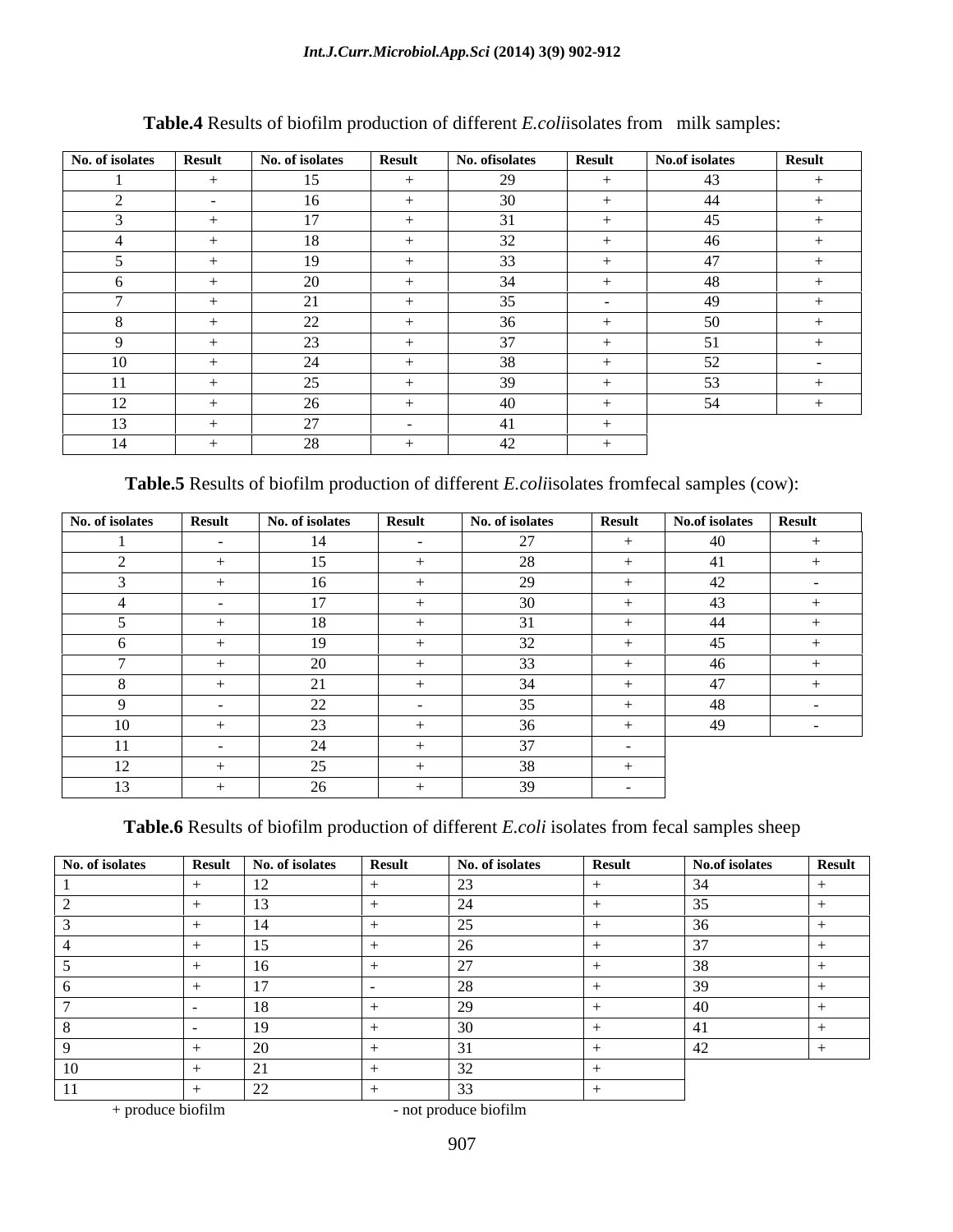| No. of isolate | Thickness of biofilm | No. of isolate | Thickness of biofilm |
|----------------|----------------------|----------------|----------------------|
|                | (mm)                 |                | (mm)                 |
|                | $0.6\,$              | 28             | 0.2                  |
|                |                      | 29             |                      |
|                | 0.3                  | 30             |                      |
|                | 0.2                  | 31             | $\gamma$             |
|                |                      | 32             | 1.5                  |
|                | 0.2                  | 33             | 0.2                  |
|                | 0.7                  | 34             | 0.3                  |
| $\Omega$       | 0.2                  | 36             |                      |
| 10             | 1.5                  | 37             | $\overline{0.4}$     |
| 11             | 0.2                  | 38             | 0.2                  |
| 12             | 0.5                  | 39             | 0.6                  |
| 13             | 1.5                  | 40             |                      |
| 14             | 0.4                  | 41             | 0.2                  |
| 15             | 0.7                  | 42             | $0.8\,$              |
| 16             | $\gamma$             | 43             | 0.2                  |
| 17             |                      | 44             | 0.2                  |
| 18             | 0.4                  | 45             | 0.6                  |
| 19             | 0.3                  | 46             | 0.8                  |
| 20             | 0.2                  | 47             | 0.2                  |
| 21             | $0.6\,$              | 48             | 0.2                  |
| 22             | $\gamma$             | 49             |                      |
| 23             | 1.5                  | 50             | 0.4                  |
| 24             | 0.2                  | 51             | 0.3                  |
| 25             | 0.2                  | 53             | $0.6\,$              |
| 26             | $0.2\,$              | 54             | 0.2                  |
|                |                      |                |                      |

# **Table.7** Thickness of biofilm produced by *E.coli*isolates from milk samples

### **Table.8** Thickness of biofilm produced by *E.coli* isolates from fecal sample of cows

| No. of isolate | Thickness of biofilm | No. of isolate  | Thickness of biofilm      |
|----------------|----------------------|-----------------|---------------------------|
|                | (mm)                 |                 | $\frac{\text{(mm)}}{0.2}$ |
|                | $0.2\,$              | 26              |                           |
|                |                      | 27              | 0.2                       |
|                | 0.7                  | 28              | 0.2                       |
|                | 1.5                  | 29              | $0.5\,$                   |
|                | $0.8\,$              | 30              |                           |
|                | 0.2                  |                 | 0.9                       |
|                | 0.2                  | 32              | 0.2                       |
| $1^{\circ}$    |                      | 33              |                           |
| $1^{\circ}$    | 0.4                  | 34              | 0.5                       |
|                | 0.2                  | 35              | 0.2                       |
|                | 0.2                  | 36              | 0.9                       |
| 17             | 1.5                  | 38              | 0.5                       |
| 1 O            |                      | 40              | 0.5                       |
|                |                      | 41              | $0.6\,$                   |
|                | 0.4                  | 43              | 0.5                       |
| $\sim$ 1       | 0.5                  | 44              | 0.3                       |
|                | 0.3                  | 45              | 0.7                       |
|                | 0.5                  | 46              | 0.2                       |
|                |                      | $\overline{17}$ | $0.4\,$                   |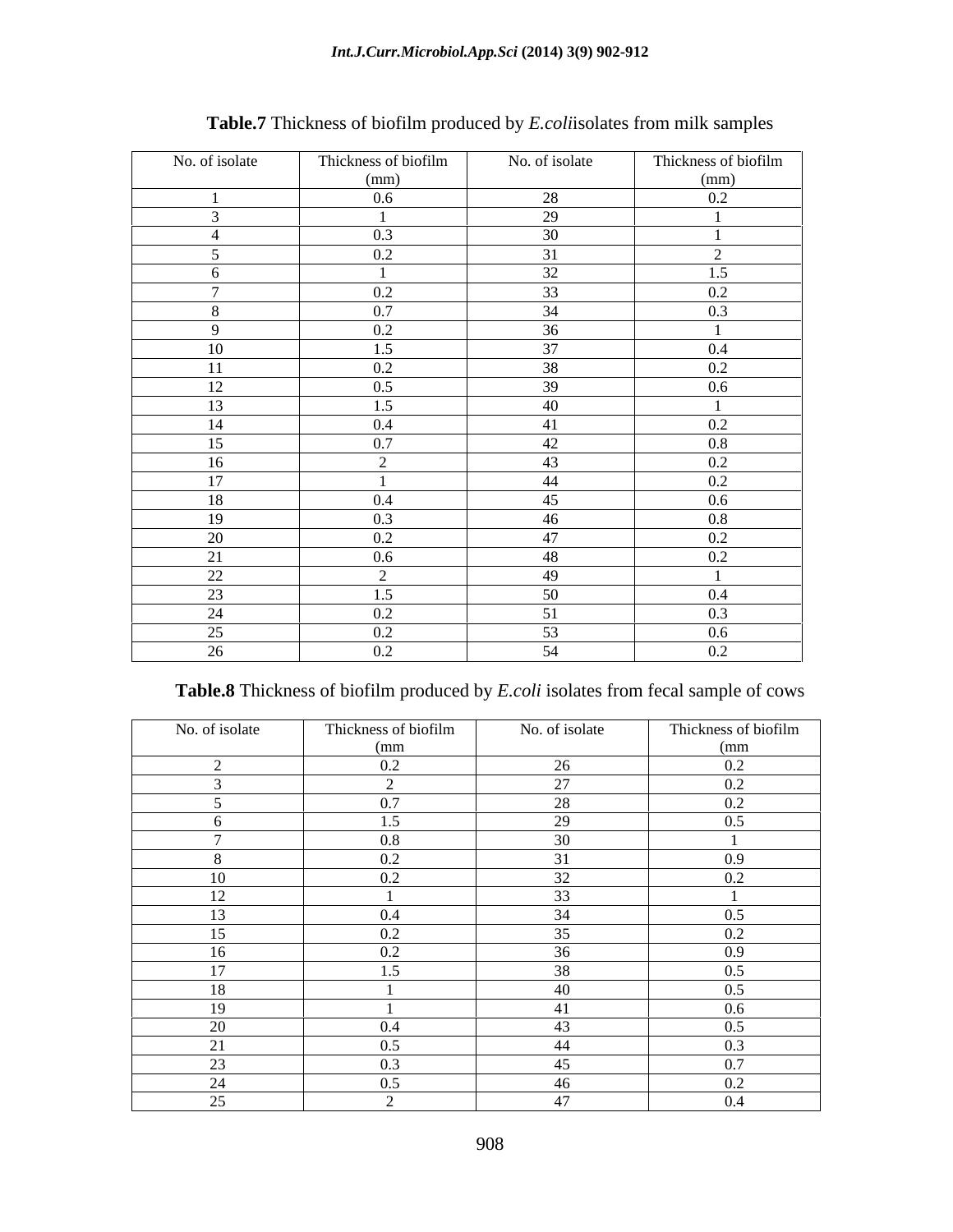*Int.J.Curr.Microbiol.App.Sci* **(2014) 3(9) 902-912**

| No. of isolate       | Thickness        | of   No. of isolate | Thickness<br>-of           |
|----------------------|------------------|---------------------|----------------------------|
|                      | biofilm (mm      |                     | $\frac{1}{2}$ biofilm (mm) |
|                      | $0.8\,$          | 24                  | $\overline{2}$             |
| $\sim$               | 0.2              | 25                  | 0.3                        |
|                      | 0.9 <sub>o</sub> | 26                  | 0.2                        |
|                      | 0.2              | 27                  |                            |
|                      | $0.8\,$          | 28                  | 0.4                        |
|                      | $0.4\,$          | 29                  | 0.2                        |
| $\Omega$             | 0.3              | 30                  | 0.5                        |
| 10                   | $0.6\,$          | 31                  | 0.2                        |
| 11                   | 0.2              | 32                  | 0.5                        |
| 12 <sub>1</sub><br>L | 0.3              | 33                  | 0.2                        |
| 13                   | 0.2              | 34                  | 0.2                        |
| 14                   | 0.2              | 35                  | 0.6                        |
| 15                   | 0.4              | 36                  | 0.5                        |
| 16                   | 0.2              | 37                  | 0.6                        |
| 18                   | $0.4\,$          | 38                  | 0.2                        |
| 19                   | 0.2              | 39                  | $0.6\,$                    |
| 20                   | $0.4\,$          | 40                  | 0.3                        |
| 21                   | 0.2              | 41                  | 0.2                        |
| 22                   | $0.4\,$          | 42                  | 0.3                        |
| 22                   | $0.2\,$          | 43                  | $0.6\,$                    |

**Table.9** Thickness of biofilm produced by *E.coli*isolates from fecal samples of sheep

**Table.10** Results of sensitivity test of, 16 biofilm producer isolates against 10 of antibiotics

| Antibiotic               | Sensitive            |                                    | Intermediate |               | <b>Resistant</b> |                          |
|--------------------------|----------------------|------------------------------------|--------------|---------------|------------------|--------------------------|
| Bacitracin (10mg)        | Number $\frac{1}{2}$ |                                    | Number       |               | Number           |                          |
|                          |                      |                                    |              |               |                  |                          |
| Vancomycin(10mg)         |                      |                                    |              |               |                  |                          |
| Imipenem (10mg)          |                      | 43.75                              |              | 131.5         |                  |                          |
| Gentamicin (10mg)        |                      | 87.5                               |              |               |                  | $1 \cap \zeta$<br>14.J   |
| Nalidixic acid(30m)      |                      | 37.5                               |              | 50            |                  | 125<br>14.J              |
| Ciprofloxacin(10mg)      |                      | 68.75                              |              |               |                  | 31.25                    |
| Amoxycillin (30mg)       |                      |                                    |              |               | $\overline{ }$   | 100<br><b>TUU</b>        |
| Chloramphenicol(30mg) 10 |                      | 62.5                               |              | $\sim$ $\sim$ |                  | $1 \cap \zeta$<br>14.J   |
| Ceftriaxone (30mg)       |                      | 12.5                               |              | $\sim$ $\sim$ | <sup>10</sup>    | 62.5                     |
| Tobramycin (10mg)        |                      | $\overline{a}$<br>$\overline{1}$ . |              | 10F           |                  | 125<br>$1 \angle . \cup$ |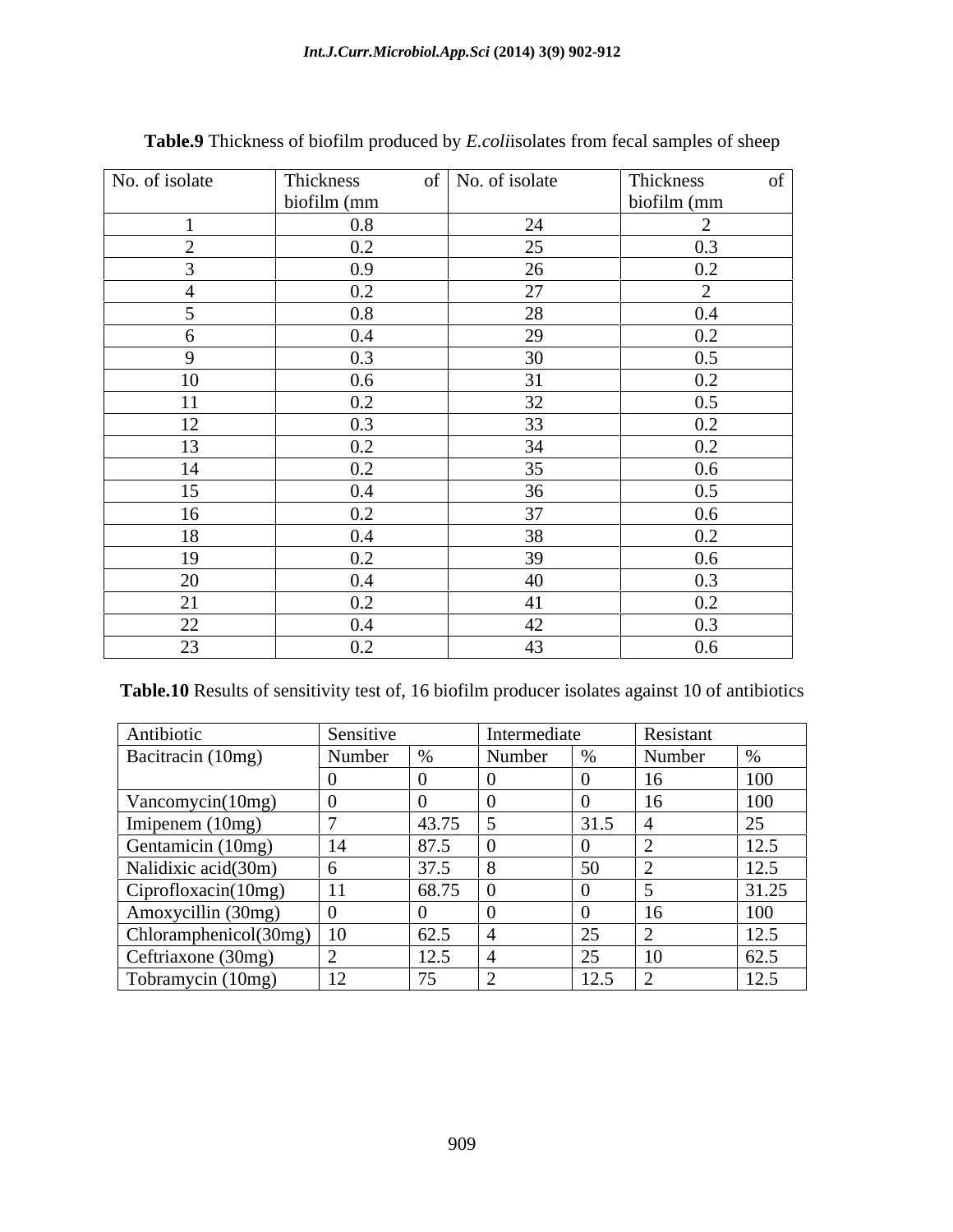| Antibiotic                                                                                                                                          | Sensitive |             | Intermediate |     | Resistant  |           |
|-----------------------------------------------------------------------------------------------------------------------------------------------------|-----------|-------------|--------------|-----|------------|-----------|
| Bacitracin (10mg)                                                                                                                                   | Number    | $\%$        | Number %     |     | Number   % |           |
|                                                                                                                                                     |           |             |              |     |            | 100       |
|                                                                                                                                                     |           |             |              |     |            | 100       |
| Vancomycin (10mg)<br>Imipenem (10mg)<br>Gentamicin (10mg)<br>Nalidixic acid (30mg)<br>Ciprofloxacin (10mg)<br>Amoxycillin (30mg)<br>Chloramphenicol |           | 100         |              |     |            |           |
|                                                                                                                                                     |           | 100         |              |     |            |           |
|                                                                                                                                                     |           |             |              | -50 |            |           |
|                                                                                                                                                     |           | 100         |              |     |            |           |
|                                                                                                                                                     |           |             |              |     |            | 100       |
|                                                                                                                                                     |           | $\vert$ 100 |              |     |            |           |
| (30mg)                                                                                                                                              |           |             |              |     |            |           |
| Ceftriaxone (30mg)                                                                                                                                  |           |             |              |     |            | $\lambda$ |
| Tobramycin (10mg)                                                                                                                                   |           | 67          |              |     |            |           |

**Table.11** Results of sensitivity test of, 6 non - biofilm producer isolates against 10 of antibiotics

EPS is negatively charged and functions as an ionexchange resin which is capable of binding a large number of the antibiotic

Embedded biofilm bacteria are generally not actively engaged in cell division and are smaller in size and less permeable to Anderson GG, Goller CC, Justice S, antibiotics (Thien and O'toole, 2001). Hultgren SJ, Seed PC(2010) Virtually all antimicrobial agents are more effective in killing rapidly-growing cells. mediated regulation promote biofilm –

The close contact between bacteria within a biofilm and the matrix may inhibit the durin cystitis . Infect Immun penetration of antibiotics through the

Biofilm-associated bacteria are often less susceptible to antimicrobial agents and host implications in colonization and defenses and,as such, infections involving biofilm may be harder to treat and clear

Alhaj, N.; Mariana, N.S.; Raha, A.R., Ishak, resistance among *Escherichia coli* from differentsources in Malaysia. *International J. Poult. Sci.* 6(4): 293- 297

- molecules that are attempting to reach the Al-Ithawy, A. A. (2010). Affected factors on embedded biofilm cells (Prakash*et al*., 2003). *Pseudomonas aeruginosa* Isolated from deferent environmental sources on biofilm formation, M.Sc. Thesis submitted to the university Anbar/college of science.
	- Anderson GG,Goller CC, Hultgren SJ, Seed PC(2010) Polysacchride capsule and sialic acid mediated regulation promote biofilm like intracellular bacterial communities durin cystitis . Infect Immun 78(3):963-975
- exopolysaccharid matrix (Jefferson *et al.*, Baselga, R.; Albizu, I.; De La Cruz, M.; Del<br>2005). Cacho, E.; Barberan, M. and Amorena, Baselga, R.; Albizu, I.; De La Cruz, M.; Del Cacho, E.; Barberan, M. and Amorena, B. (1993). Phase variation of slime production in *Staphylococcus aureus*: implications in colonization virulence. Inf. Imm. 61, 4857-4862.
- (Yarwood*et al.*, 2004). and Turk, M.(1966). Antibiotic **References** single disc method. AM.J. Clin . Bauer, A.W.; Kirby, W. A.W.; Sherris, J. S. and Turk, M.(1966). Antibiotic susceptibility testing by astandarised Patholo ., 45:493 - 496 .
	- Z.  $(2007)$ . Prevalence ofantibiotic  $C$  . A.  $(1994)$ . A comparison of Chapman, P .A; Wright, D. J.; and Siddons, C .A.(1994).A comparison of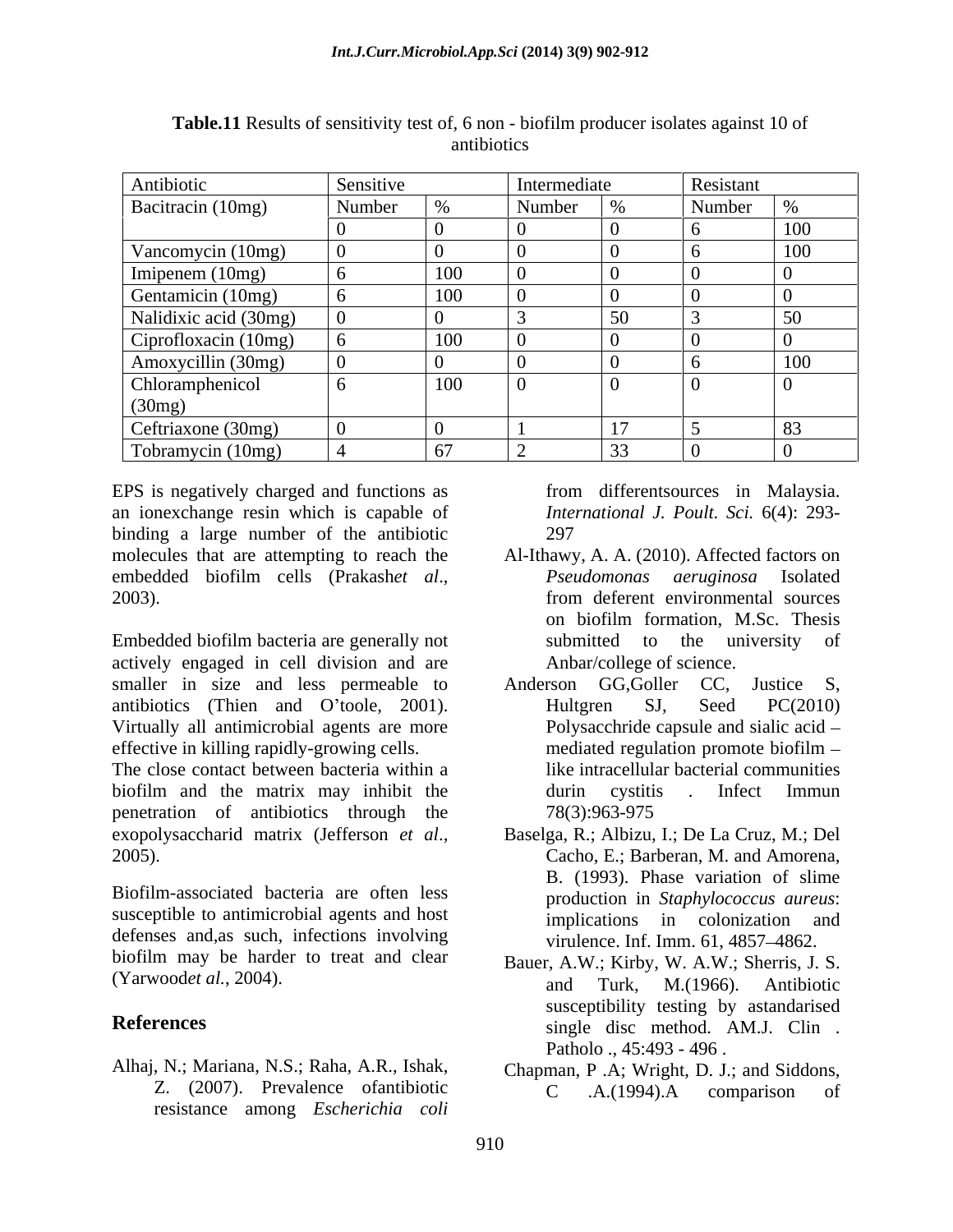immunomegneticsepration and direct culture for the isolation of  $J. 171:398-407$ .

- A. L.andBeachey, E .H.(1982). Res., 2: 7.<br>Adherence of slime producing strains Nickel, J .C.; Ruseska, I.; Wright, J.B.
- 
- Donlan, R. M. and Costerton, J. W. (2002).
- Gorski, N.P. and Palmer, J.N. 2007 Bacterial
- Jefferson, K. K.; Goldmann, D.A.; and Pier,
- Kaper, J .B ., Nataro , J. P . And Mobley, H.L.T. (2004). Pathogenic *Escherichia*
- Mae $\square$ da , A.Y. (2013). Study comparative on the bacterium Staphylococcus Veterinary Medicine - Baghdad University.
- antimicrobial agents. Trends Microbiol
- 

in recurrent mastitis infections . Vet . J. 171:398 -407.

- verocytotoxin producing *Escherichia*  Miles, T.D.; McLaughlin, W. and Brown, *coli* form bovine faces . J.Med. P.D. (2006). Antimicrobialresistance Microbiol .40: 424 – 427. The of Escherichia coli isolates from Christensen, G.D.; Simpson, W.A.; Bisno, broiler chickens andhumans. BMC Vet. of *Escherichia coli* isolates from broiler chickens andhumans. *BMC Vet. Res*., 2: 7.
- of *Staphylococcus epidermidis*to ;Costerton, J.W.(1985). Tobramycin smooth surfaces. Infect Immun; esistance of *Pseudomonas* 37:318–26. *aeruginosacells growing as a biofilm* Clinical and Laboratory Standards Institute. 2006 PerformanceStandards for Antimicrob Agents Chemother., 27: Antimicrobial Disk Susceptibility 619-624. Nickel, J .C.; Ruseska, I.; Wright,J.B. resistance of *Pseudomonas aeruginosa*cells growing as a biofilm on urinary catheter material. 619-624.
	- Tests, 9th ed.Approved standard. M2- Quinn, P.J.; Markey, B.K.; Carter, M.E.; A9. CLSI, Wayne, Pennsylvania Donnelly, W.J. and Leonard, F.C. Biofilms: Survival mechanisms of Microbial Diseases Textbook". Printed clinically relevant microorganisms. and bound in Great Britain by ClinMicrobiol Rev; 15:167-193. International Ltd. Mosby, London, (2004). "Veterinary Microbiology and Padstow-Cornwall. : 118-126.
	- biofilms in chronic rhinosinusitis (in Percival SL , Walker J, Hunter P (2000) polish). Mag. Otolaryngologiczny Microbiological aspects of biofilms (special edition), February  $-2007:3-12$  and drinking water. CRC press, New and drinking water . CRC press , New York.
	- G.B. (2005).Use of confocal Percival , S.L. ; Derek , C.k.; Christine , Microscopy To Analyze the Rate of A.C.(2011)"Biofilm and veterinary Vancomycin Penetration through medicine "London: 42 A.C.(2011) Biofilm and veterinary medicine "London : 42
	- *Staphylococcus aureus* Biofilms. Prakash B, Veeregowda BM, Krishnappa G, *Antimicrobial Agents and* (2003). Biofilms: A survival strategy *Chemotherapy*. 49(6): 2467. of bacteria. Current Sci. 85: 9, 10.
		- Sara A. R. (2014). Study the effect of bacterial extracts of filamentous
	- *coli*. Nat. Rev. Microbial 2:123- 140. bacteria (*Streptomyces chromofucus*/NS-38) protection of biofilm produced by *aureus* isolated from cases of mastitis *Staphlococcusaureus* with other it  $\Box$ s in cows. M . Sc . Thesis – College of antigen, M. Sc. Thesis – College of Veterinary Medicine – Baghdad on the bacterium *Staphylococcus aureus*isolated from cases of mastitis in cows. M .Sc .Thesis – College of Veterinary Medicine - Baghdad University .
- University . Schulze, J.; Schiemann, M. and Sonnenborn, Mah, T. and O'Toole, G. A. (2001). U. (2006). 120 years of E. coli Its<br>Mechanisms of biofilm resistance to importance in research and medicine. 9:34–39. **Germany**: 11-13. U. (2006). 120 years of *E. coli* Its importance in research and medicine.  $6<sup>th</sup>$  ed. Alfred-Nissle- Gesellschaft, Germany: 11-13.
- Melchior, M.B.; Vaarkamp, H. and Fink Tenaillon, O., Skurnik, D., Picard, B., and Gremmels , J. 2006 . Biofilms – A role **Denamur**, E. (2010). The population Denamur , E.(2010). The population